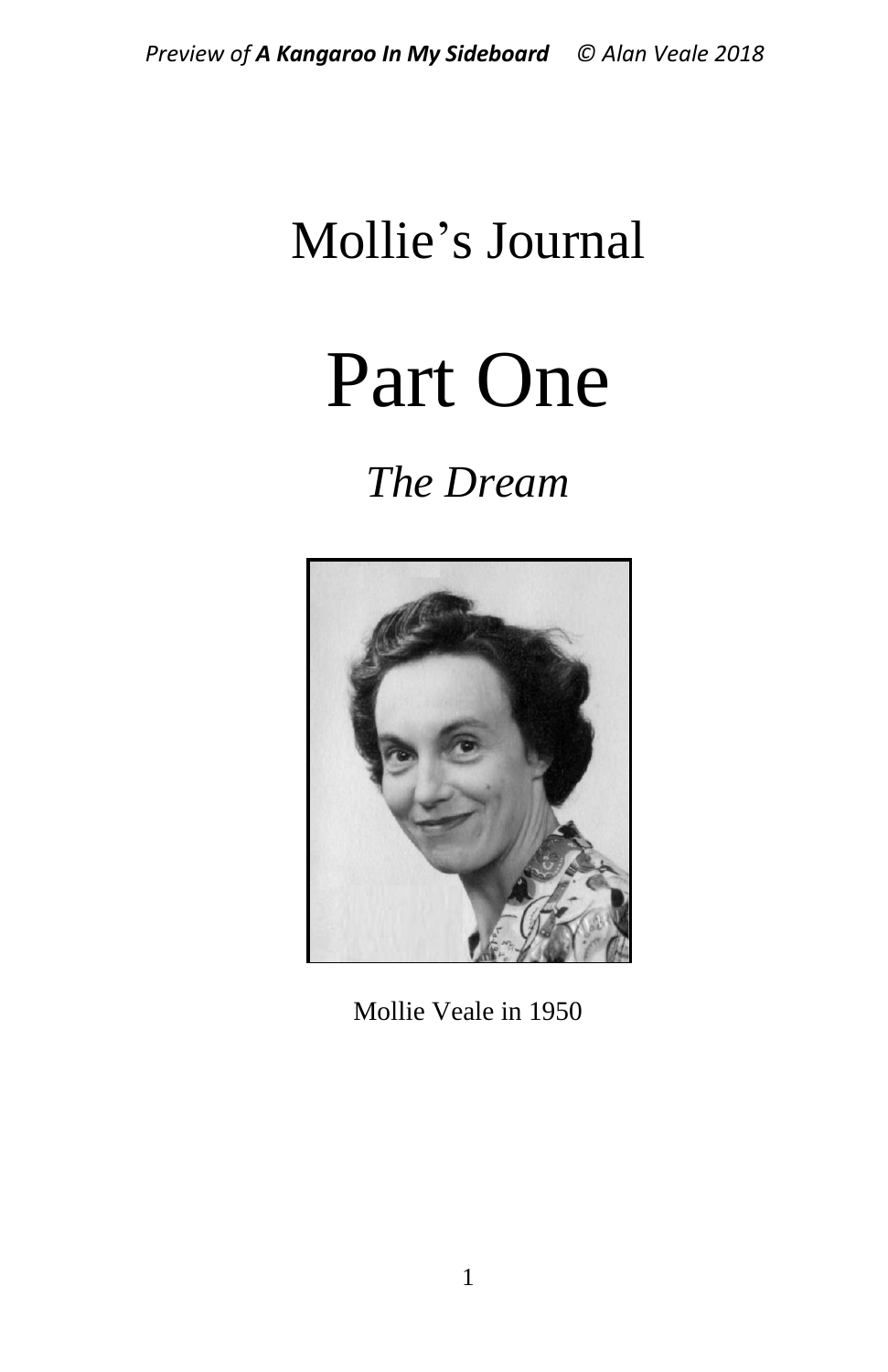### *September 1949 – on board SS Esperance Bay, at sea*

My eyes are closed, but I know the sun is out there. I am bathing in such a wonderful blend of light and warmth as I have never felt before. I can hear the sea too, and taste the salt painted on my lips by the strong breeze. This really is living the dream. In a moment I expect to wake up to a dull, rain-soaked day in Manchester with a list of household chores to work through. Or perhaps by some miracle I have already been transported to a tropical island, ready to be waited on hand and foot by dusky natives.

In reality I am seated on a deck chair among a small group of passengers belonging to the *Esperance Bay*, currently steaming her way at about fifteen knots around the coast of Spain. I can allow myself the luxury of day-dreaming, letting my senses pick out the noise of the sea and the strengthening warmth of the morning sun, while my ears have grown accustomed to the steady throb of engines powering the ship south and east on its six week journey. Eric has taken Susan off to play in the children's room, and I am indulging in a spot of relaxation that feels strangely addictive. If this is an indication of how our lives are about to change, then it is more than welcome. Despite the occasional speck of smutty smoke from the funnel landing in my hair, and the familiar childish shrieks in the background, I feel more relaxed than I can remember since our honeymoon. My thoughts start to drift to another set of pleasant memories, but then I have a rude awakening as I feel an object slam against my right shoulder.

'Wake up Mummy!' My little girl has run as fast as her legs will carry her across twenty feet of deck, so it seems she has collided with the wooden framework.

'Oh, Susan! Please be careful!'

Startled by this interruption to my fantasies, I must look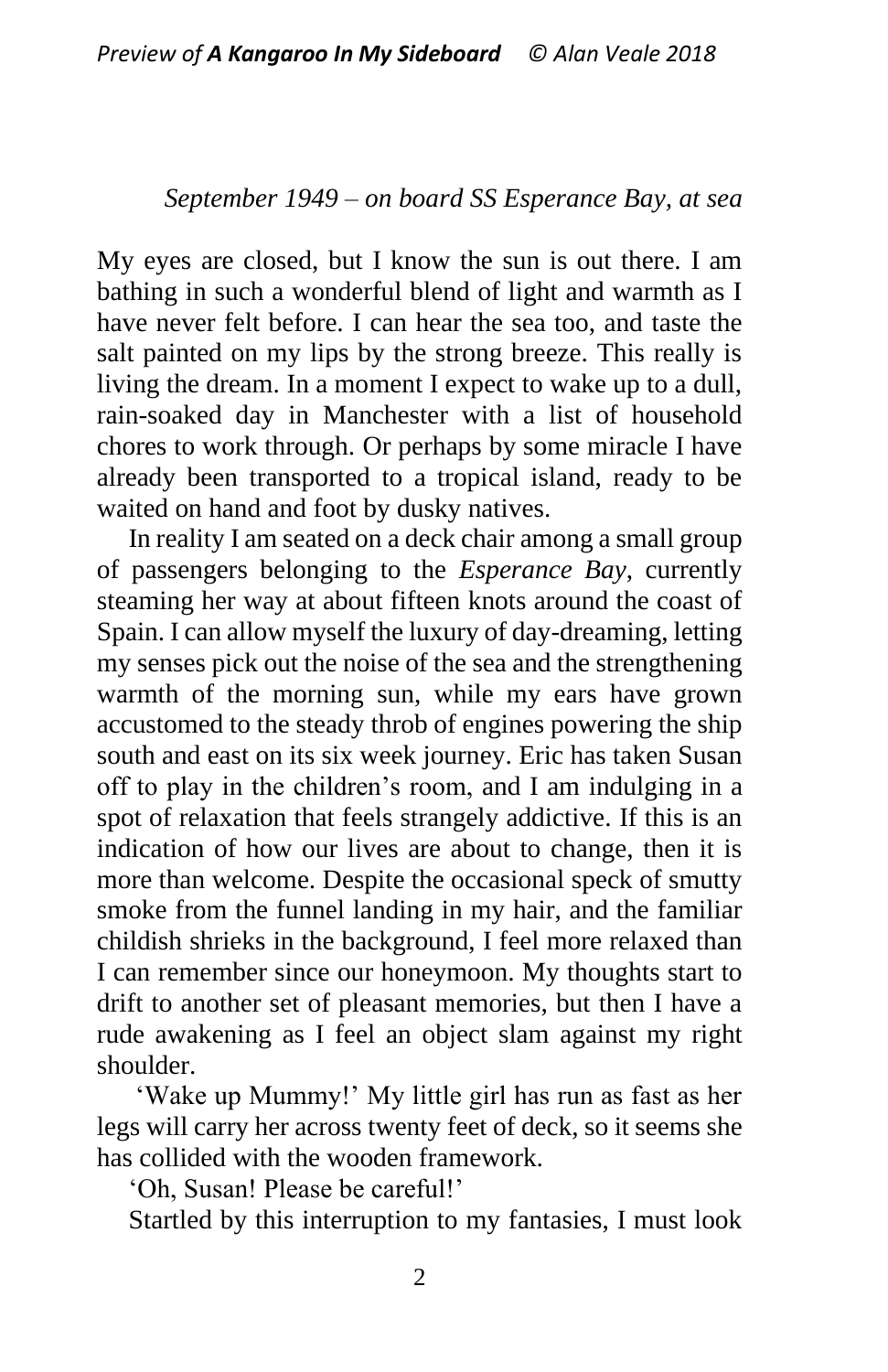rather peculiar to her, as my reaction produces a fit of giggles from the beaming three year old. I put my arm out to steady her as she jiggles up and down with unrestrained excitement. Then I arch my neck round as another voice interrupts her juvenile chatter.

'Hey, she beat me!' Eric strolls into view. 'I tell you, Mollie, that little thing can certainly run. Calm down, Suey! She's pretty good on the swing too. How did you get on?'

But Susan's needs are urgent: 'I want a chair too, Mummy!'

I pull her onto my lap. 'Oh it was heavenly! If I closed my eyes I could have been on a desert island. Apart from the noisy neighbours, that is.'

'Yes, there are a few others competing for kiddie's facilities, and I suppose they hadn't appreciated Mrs Veale was trying for a nap. Come on then. Let's swap now you're awake. You've got that letter to finish off, haven't you?'

'Can I do my colouring?' A perennial question from my art-obsessed daughter.

'In a minute, Susan!'

Time to give in. My idyll is at an end, and it is clear I will get no sympathy from either of them until I relinquish my throne. 'Eric, you're a cruel man, but a fair one. Yes, I've still got a page and a half to fill, so I'll give Elsie and Alan an update. Yes, Little Imp! You can sit with me and do some more colouring while mummy writes her letter. Don't let this deck chair go, Eric! I might want to try a little more sunbathing when we get back. A girl can get used to this.'

I can sense his eager anticipation while I take hold of Susan and a raffia basket containing handbag, writing paper and pen, drawing materials and a bag of sweets. Eric has a grin on his face as broad as the proverbial Cheshire Cat as we walk off in the direction of the writing room. I can't help smiling at the loud sigh behind me as he finally takes possession of the much-coveted deck chair.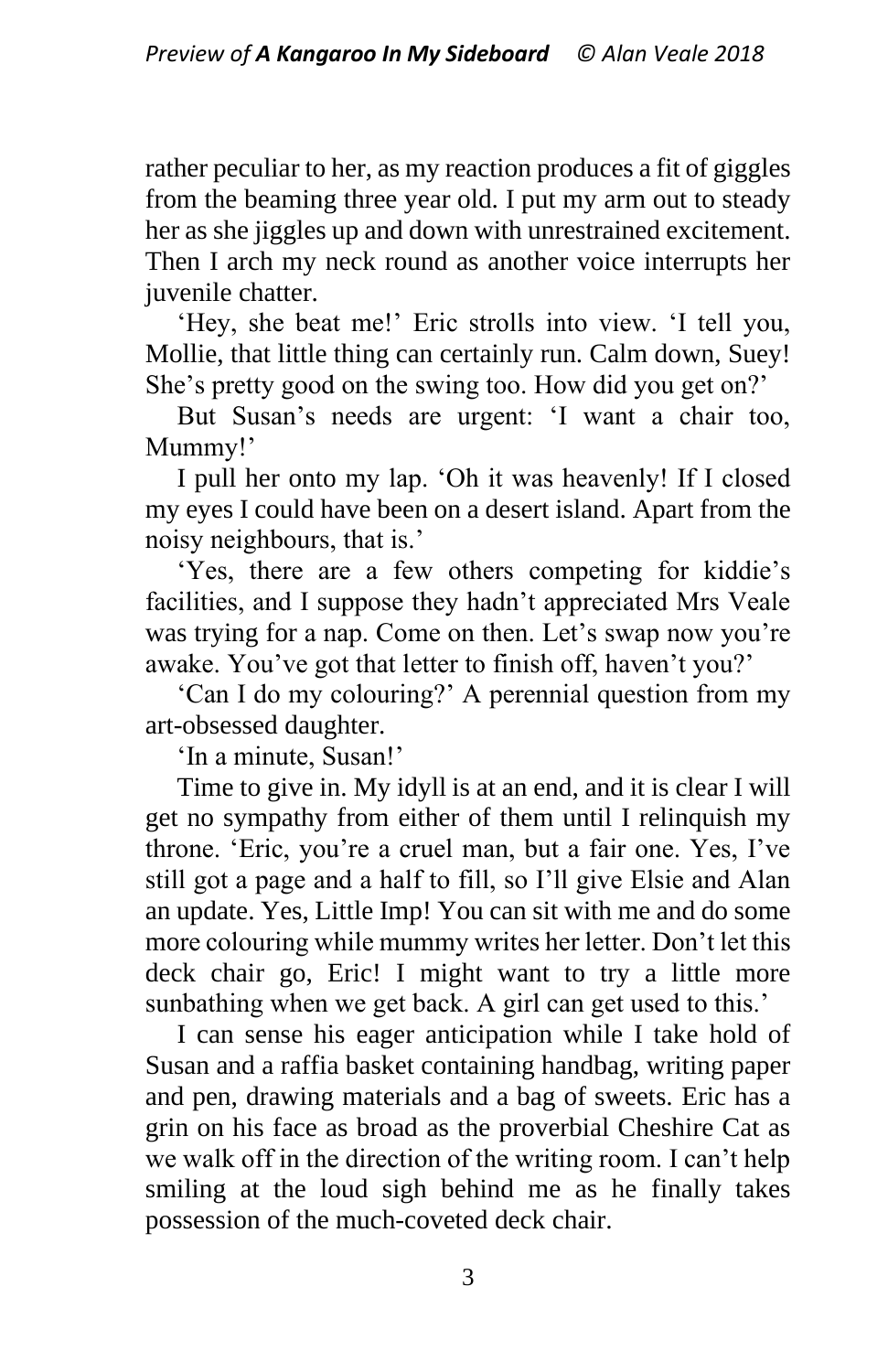

*My dear Elsie & Alan,*

*It is difficult to believe we are in the middle of the ocean. This is a lovely writing room and except for a little vibration and slight roll, we might be sat in a hotel. We had a weary journey to Southampton as we had no breakfast, and had to do some queuing up to give up ration books, customs etc before going on the ship. The journey to London was very good, right on time. We went in a Corner House with Joan and had a good meal. Susan was fascinated with the orchestra and included bands in her prayers that night. We were fixed up alright in Sussex Gardens but had to come away too early for breakfast.*

*The ship sailed about 12.30pm, and we didn't know until it was well out from the dock. We were having lunch and suddenly noticed the land slipping past the portholes! Of course, I didn't bother about pudding and dashed up on deck, but I was glad I had missed the first break as I dreaded it very much. The land soon disappeared as it was misty and has been ever since. It's just sea and mist all round us now. I hope it will clear soon.* 

*We are separated. Eric is in another cabin, while Susan and I share with another mother and her little girl aged 5. Last night we couldn't get the kiddies to settle, they both wanted to climb the ladder to the top*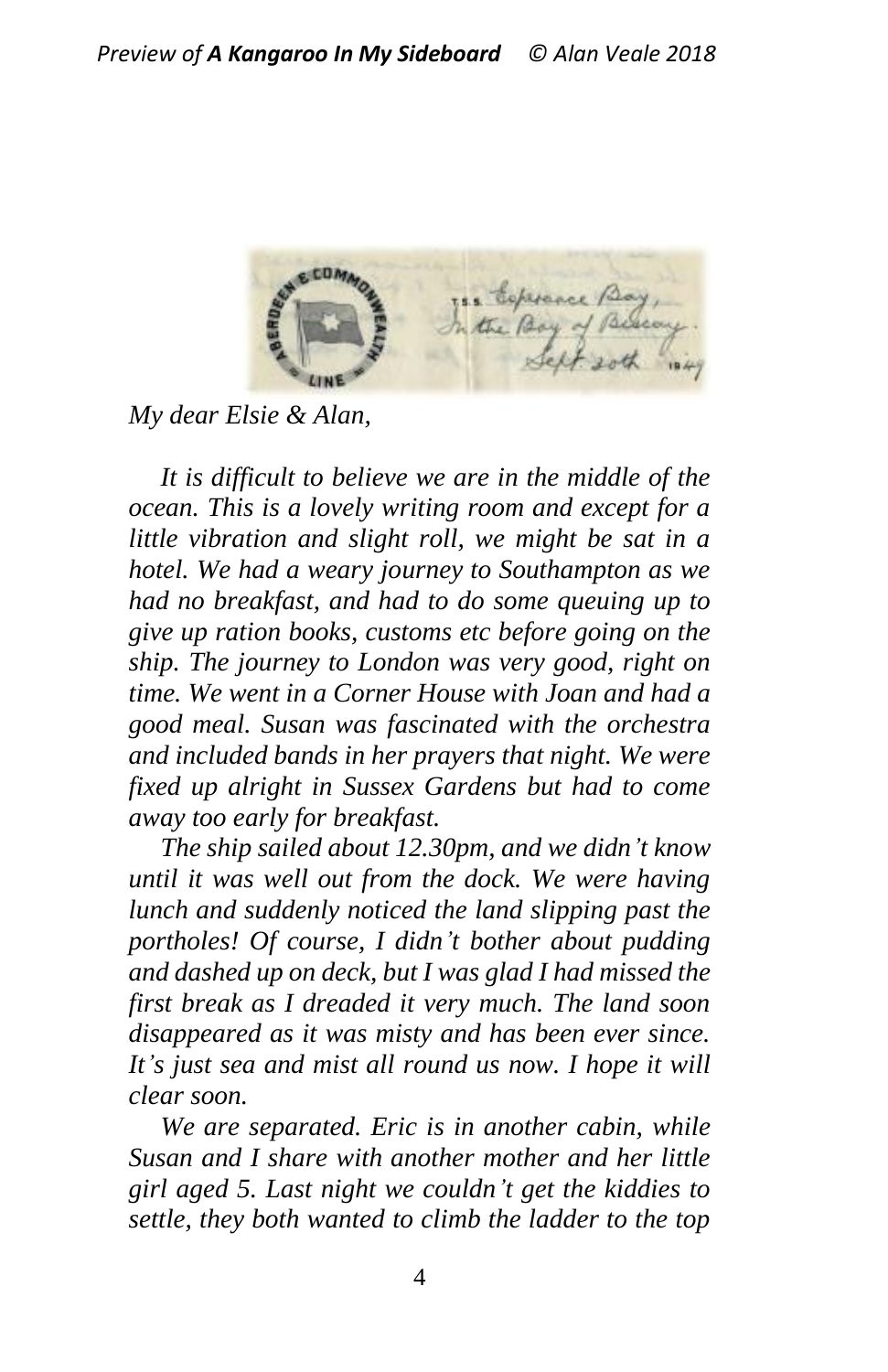*bunks. We left them finally and took the ladder away, and going back later on the steward said Susan had swung herself down and come out in the corridor saying she wanted to 'wee wee'. However we did eventually get them off and I slept quite well. The bunks are very nice.*

*The food is good too. It seems to be all meals. We are on second sittings, breakfast 8.45am, lunch 1pm, afternoon tea 4pm. Then the children have their tea at 5pm and dinner 7 o'clock.*

*We cannot send any letters until the ship reaches Malta, so have sent you a radio air letter today. We shall reach Adelaide on Nov 5th , all being well of course, so it would be best to write direct to Keith.*

*We shall try and get deck chairs as soon as possible. I've only seen about half a dozen belonging to the ship up to now, and there are 515 people on board.*

I finish reading over the partly completed letter, and feel it is an accurate enough summary of our journey so far. I trained as a shorthand typist after leaving school, and then spent several years working in a busy office in the city before I married Eric, so it has become a habit of mine to check everything I write. Susan is on my lap, happily making patterns with crayons on her own piece of paper, so I adjust my position at the desk and continue writing to my brother and sister-in-law.

*Saturday*

*Beautiful morning. Weather getting warmer. Still a bit misty or we should be able to see the coast of Spain. We played Housey Housey last night, and Eric won*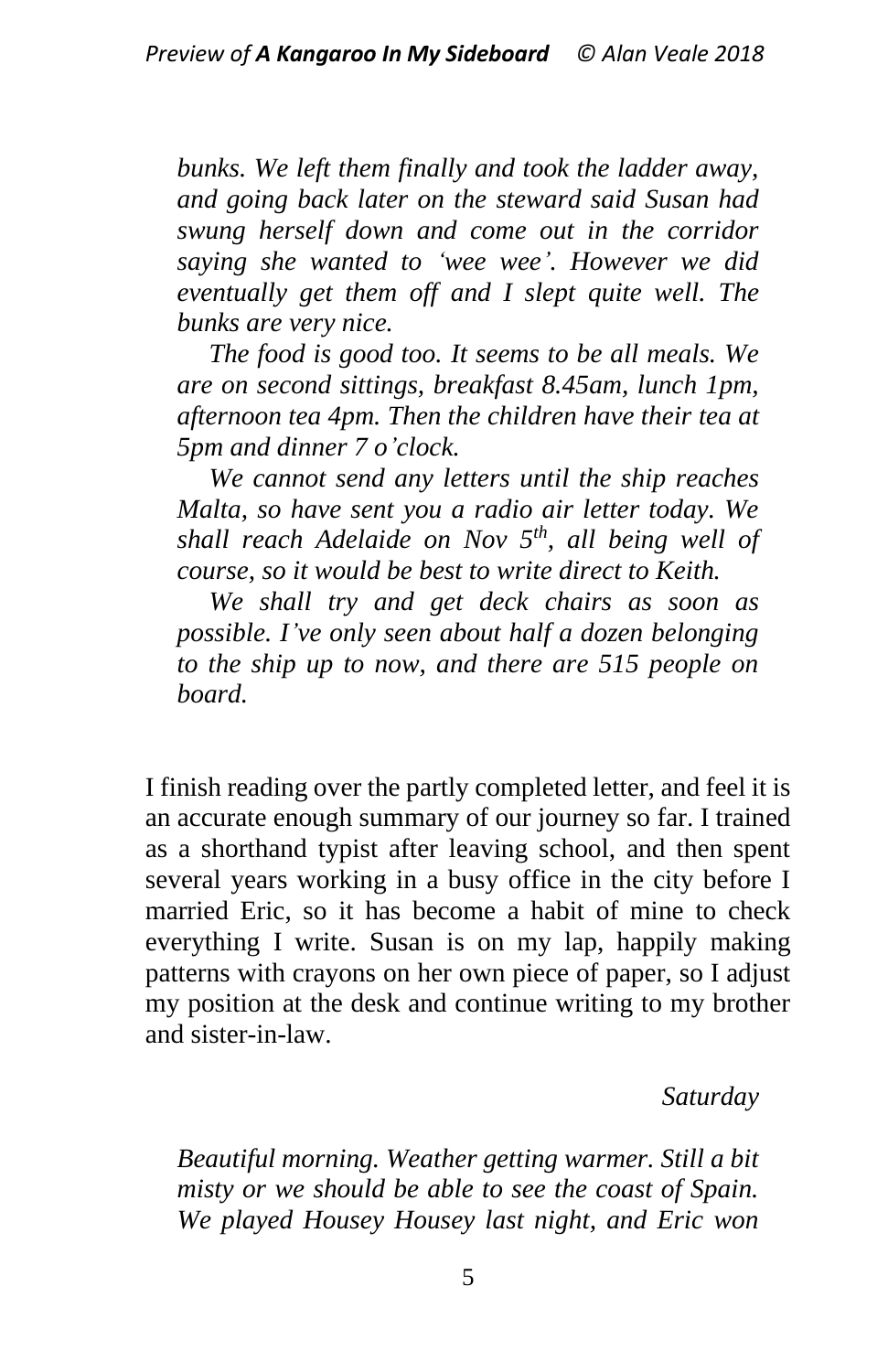*12/2d. What with gambling and cheap drinks (we've had a couple of gin & limes), I'll be a depraved woman by the time we reach Australia.*

*So far I haven't had much time on my hands. We had to queue up a long time for a reserved table on Thursday night, and up to now the kiddies are very restless and unsettled.*

*There is a shop on board which seems to sell practically everything (including nylons, but they haven't released those yet).*

*Susan is sat on my knee drawing weird diagrams, she sends you lots of love and kisses, sticky ones of course. Plenty of chocolate and toffee on board, also Players cigarettes* – *2/6 for 50!*

*Will write again soon, Eric has sent you a postcard of the ship. Much love always*

 *Mollie*

6 P.S. Monday Mor Then. We are past Gebralton now. Lovely weather

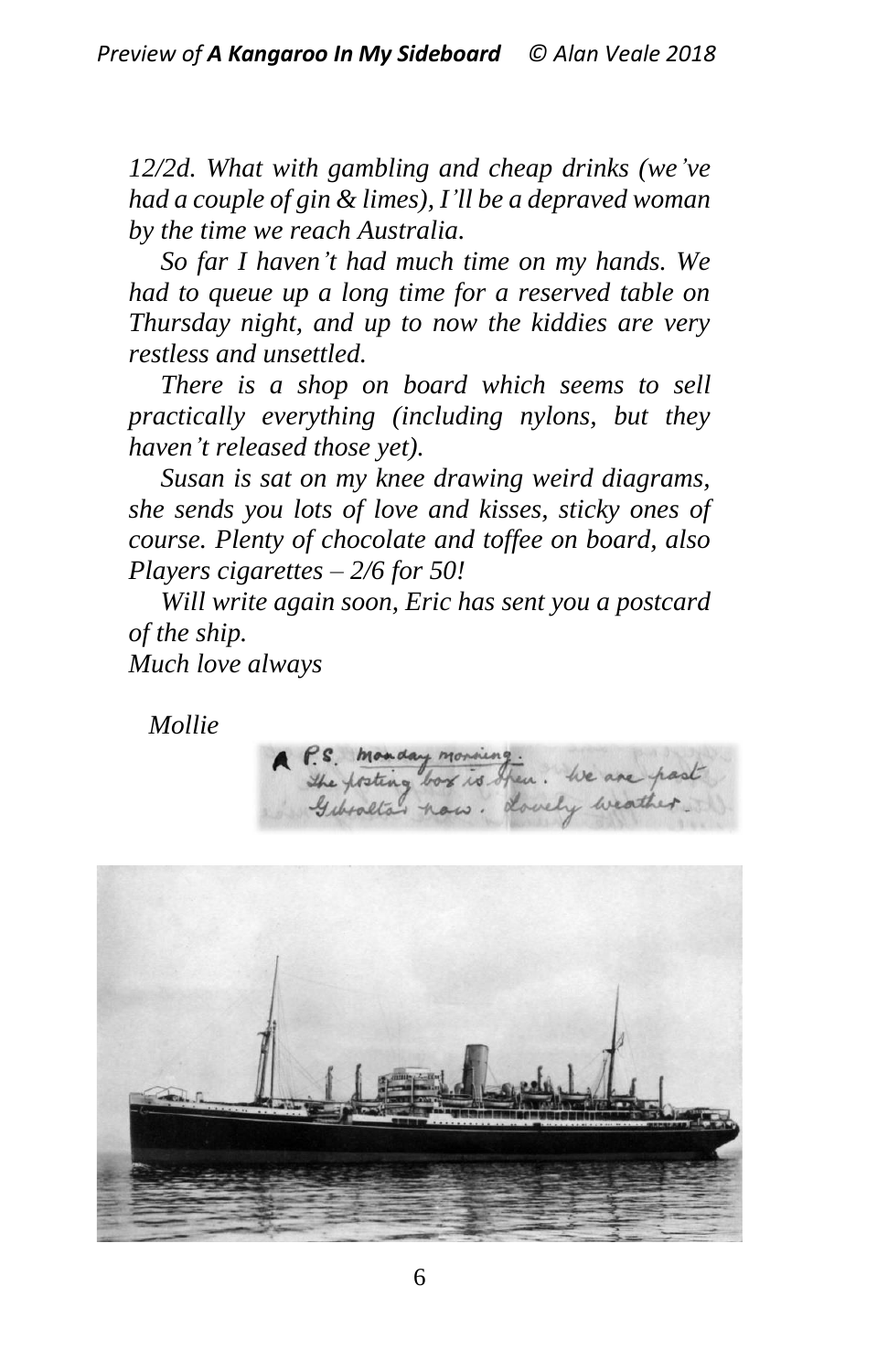## SS Esperance Bay

My first letter home. Now "home" is wherever I can lay my head. In a few short weeks I will be an Australian Citizen, and settling in to a new home and a new life. Eric and I are joining so many of our kin and pinning our hopes for the future on promises of a better life in another country. A few years ago I could never have imagined taking such a huge gamble, so what has happened to bring me to this?

Curiously it began with another letter. The War had been over barely a year when it arrived. It had travelled twelve thousand miles, and the excitement was obvious on Eric's face as he slit open the envelope.

'News from Hurtle in Australia.'

'Where's that?' I said as I placed our month old baby back in her cot. 'I'm sorry I don't know much about Australia.'



Eric with Hurtle

'It's not a *place*,' he said. 'It's a bloke I knew in Palestine.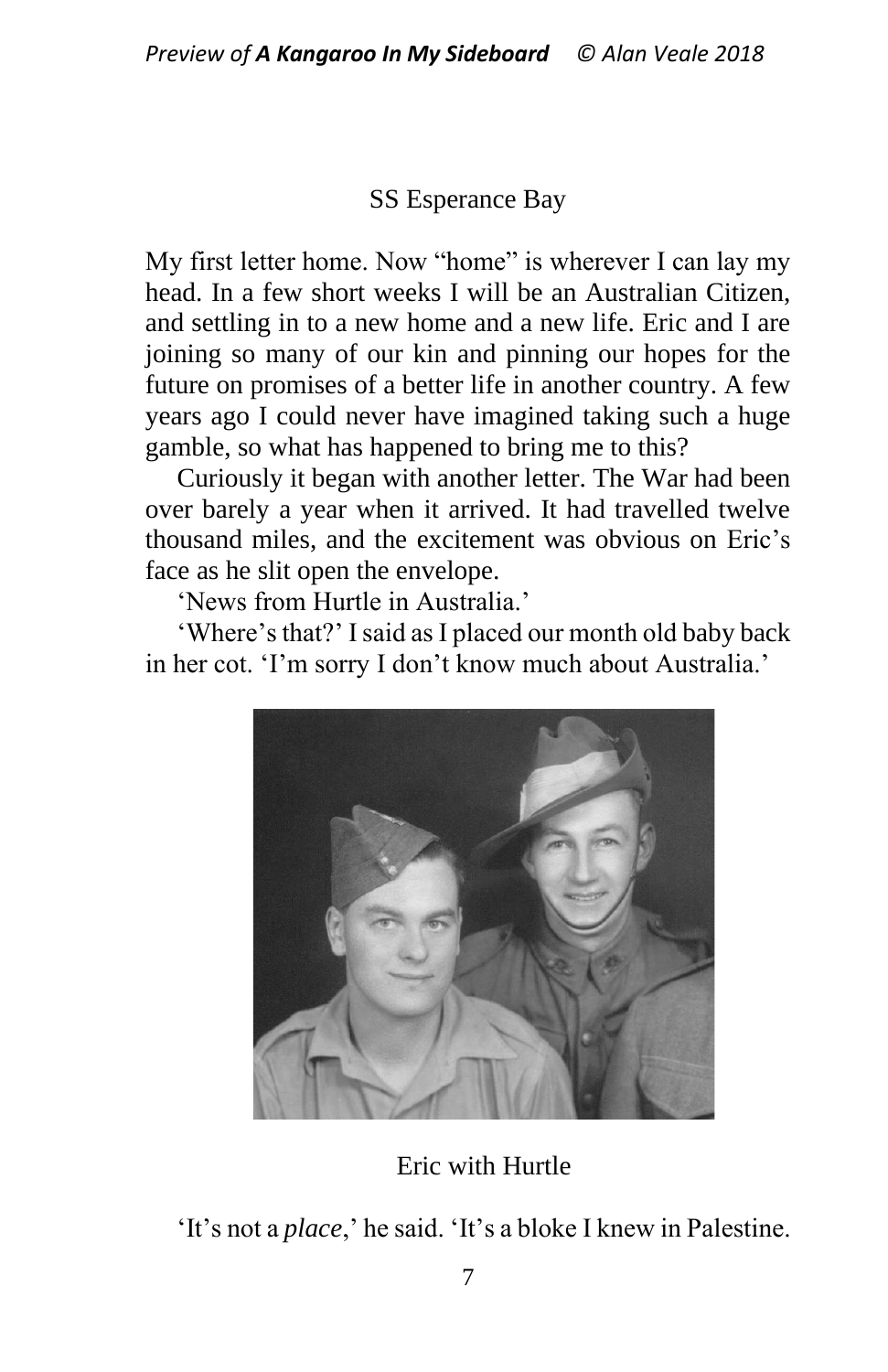His name is Hurtle! He was a sapper with ANZAC and we got quite close...'

His voice trailed off while he studied the contents of his letter. Idly I wondered if this Australian soldier had some sort of skin condition. I had no idea then about overseas army divisions. We had just come home from a short walk with our daughter in her pram, and I was thankful that she seemed to be fast asleep. Last night Susan had woken me three times, so now I was more interested in my bed than in Eric's news from abroad. I started to unlace my shoes.

'Listen to this, Mollie!' He was standing in the doorway, reading from his letter. *'Eric, this is a wonderful country if anyone is prepared to work. We had one of my pals and his English bride out here the other week and she could not get over all the fresh butter, cream, eggs, fruit and vegetables we have over here…'*

I listened, but somehow the words weren't making much sense. Where was this wonderful shop?

Then Eric spoke again. 'What do you think?' he asked. 'Be a great place for Susan to grow up.'

I looked at him, realising I was expected to respond with enthusiasm. Hazel eyes sparkled above a broad smile that usually melted my heart. But today was different. Today I lived in a world where a woman needed to be more than a romantic heroine. Today I had to snatch what sleep I could, then put food on our plates, make up a coal fire and soak two soiled nappies.

I took the letter from Eric and chewed my lip in an effort to concentrate as I studied the page. Blue spidery writing on thin blue paper, but some of the words were easy to read: *butter, cream, eggs...* It was a shopping list too far – all of it desirable, but sadly out of reach of my ration book. Then I glanced at the cot by my side in the cramped little bedroom. Only last night we had talked of our concerns for the child's future. Our entire world was here in this one room at the back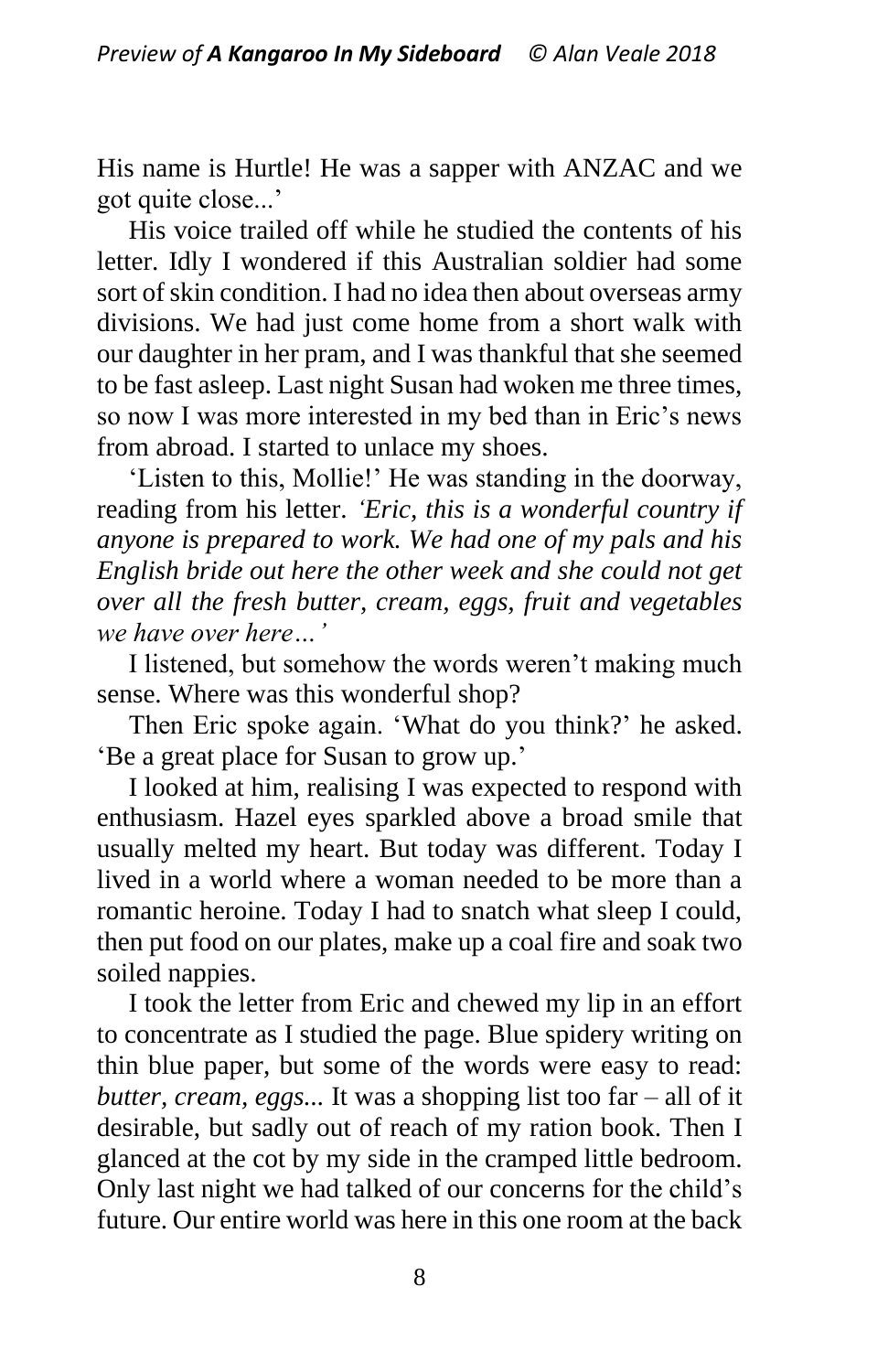of my mother's house. Could we dare to dream of something better? I tried to picture us in a different world: our own house, sunshine and three smiling children. But there was a problem with that sort of vision.

'It's a long way away.'

'That's the point!' Eric was not to be dismissed easily. 'Australia hasn't been touched by the war in the way we have. Think about it, Mollie. No rationing! Hundreds of opportunities for work! Hurtle's a good mate. He could help us get settled there.'

I did think about it. I stared back at my husband and tried to remember what I could about Australia. Red portions on a map, or was it pink? I thought back to my schooldays with Miss Travis and a huge globe dominating a corner of the classroom. I remembered her turning it slowly to show us the pink-coloured extent of the British Empire. Canada was the largest single expanse, and then she spun the globe to show us the next in size at the bottom of the world – Australia. We asked lots of questions then: Why didn't they fall off if they lived upside down? What was it like to live in a pink country? *What was it like?* Miss Travis told us it was hot there, and they had natives who threw strange sticks in the air that flew in a circle. The tomboy inside me was desperate to own one of those sticks.

The memory brought the beginnings of a smile to my face which I immediately quashed, not wanting to give Eric any encouragement for an idea which, at first mention, seemed too fantastic to contemplate. Then Susan began to splutter in her sleep, little bubbles of saliva decorating her tiny lips as a growing squeal emerged demanding my milk. It was a welcome distraction for once, and I threw a smile of apology over my shoulder as I started to unbutton my blouse.

'Not now, Eric. We'll talk about it later, shall we?'

It was a topic of conversation that would be raised many more times. While I knew Eric was right to look at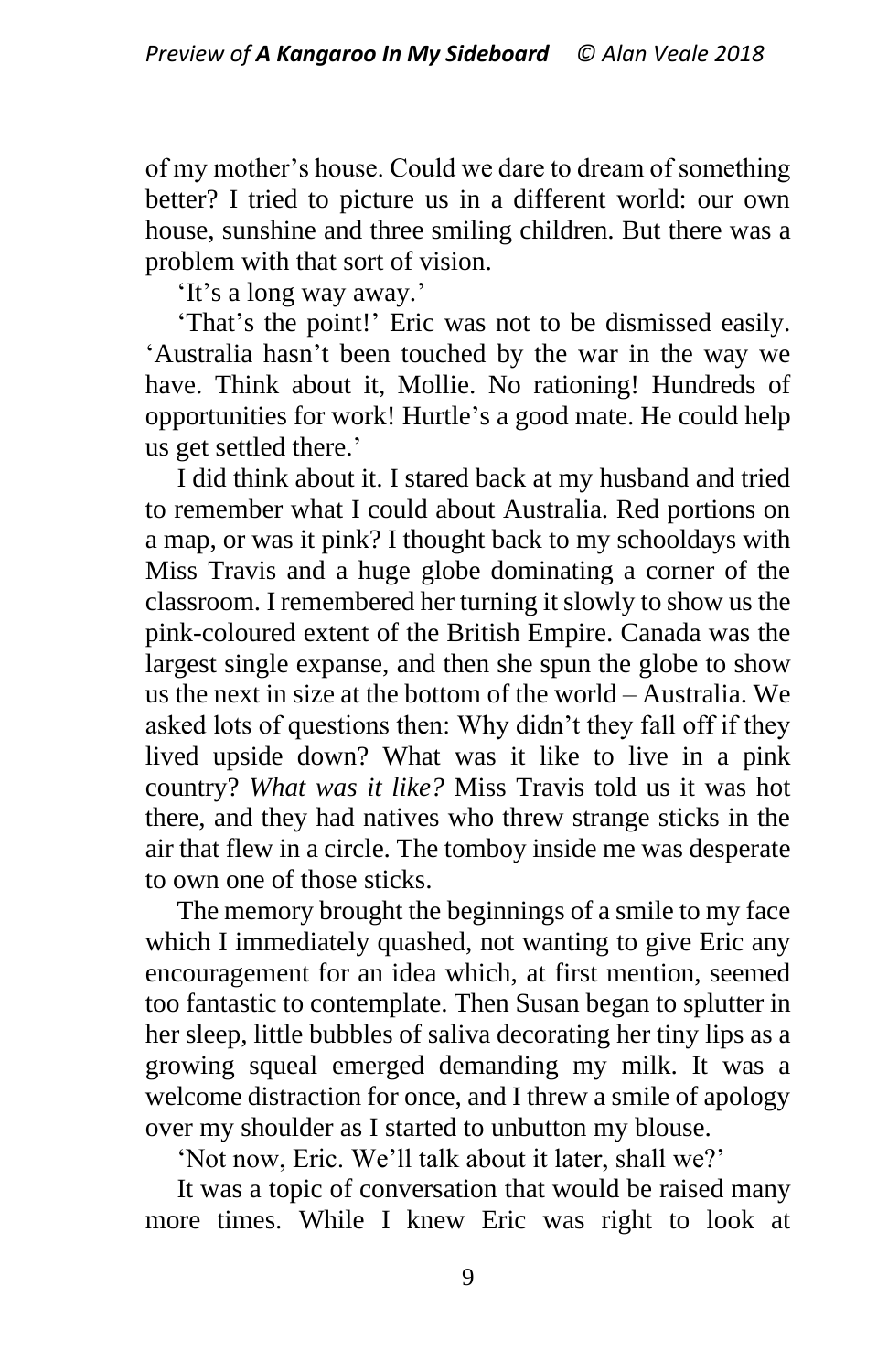alternative prospects to those in Britain after the war, all I could think about was the wrench such a parting would cause. Emotions had been running high enough following my father's death less than a year before. He had been sixty three, and we all felt his loss deeply. Father and Mother had been the same age, and her own poor health was a growing cause for concern. Brothers Alan and Bert were both recently married and living nearby. But my younger sister Joan had moved away to London, and that at first seemed a huge distance to cope with – so the prospect of relocating to a foreign country on the other side of the world was totally unreasonable.

Or was it?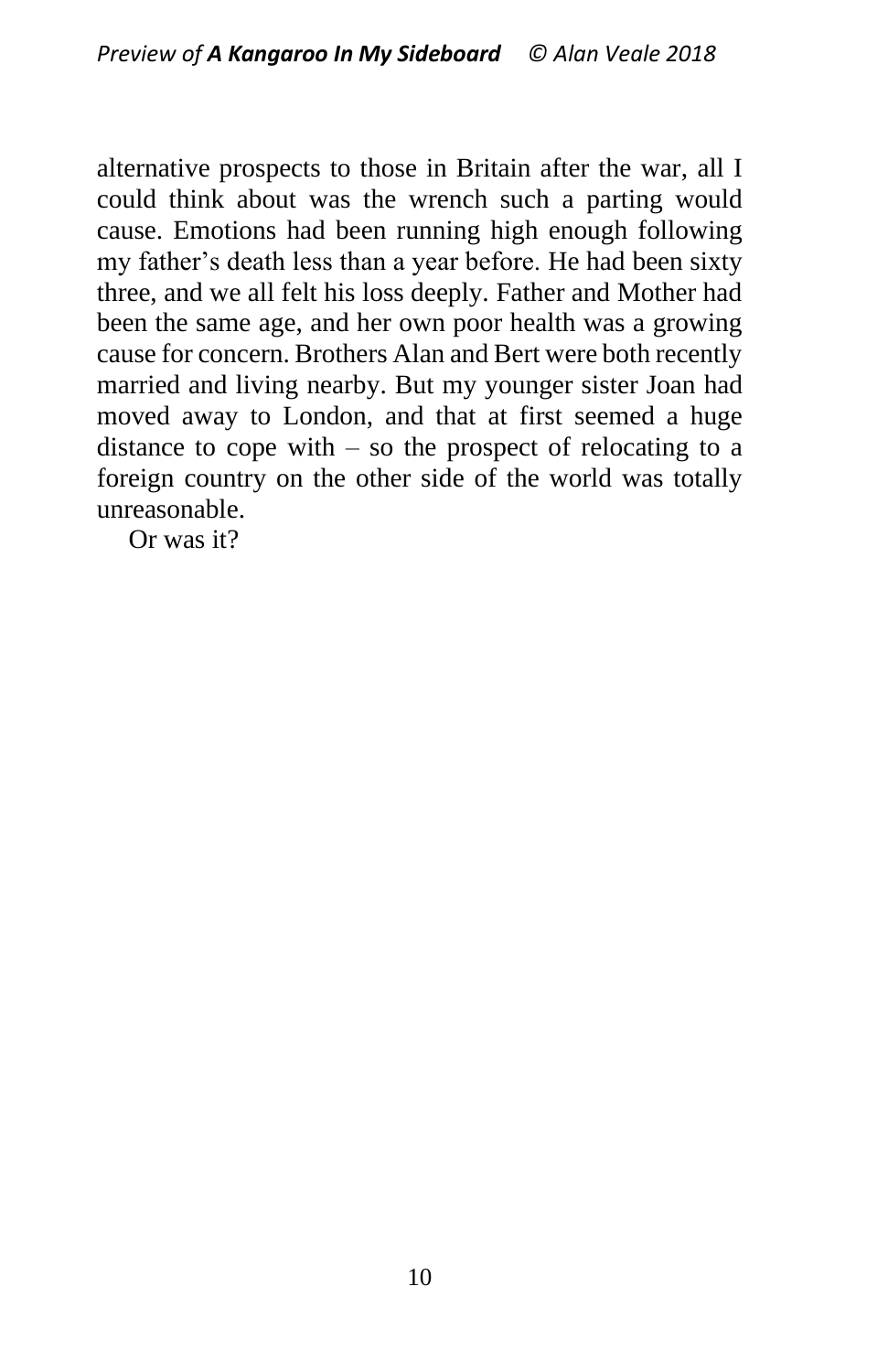

Mollie with Susan 1947

Eric's idea of moving to Australia became an obsession. Each letter we received from Hurtle painted a clear picture of brighter prospects in a new country. The former soldier was now a farmer, but he was looking to change from growing crops to rearing sheep. It seemed the meat market in Australia was booming, and if Hurtle could also buy a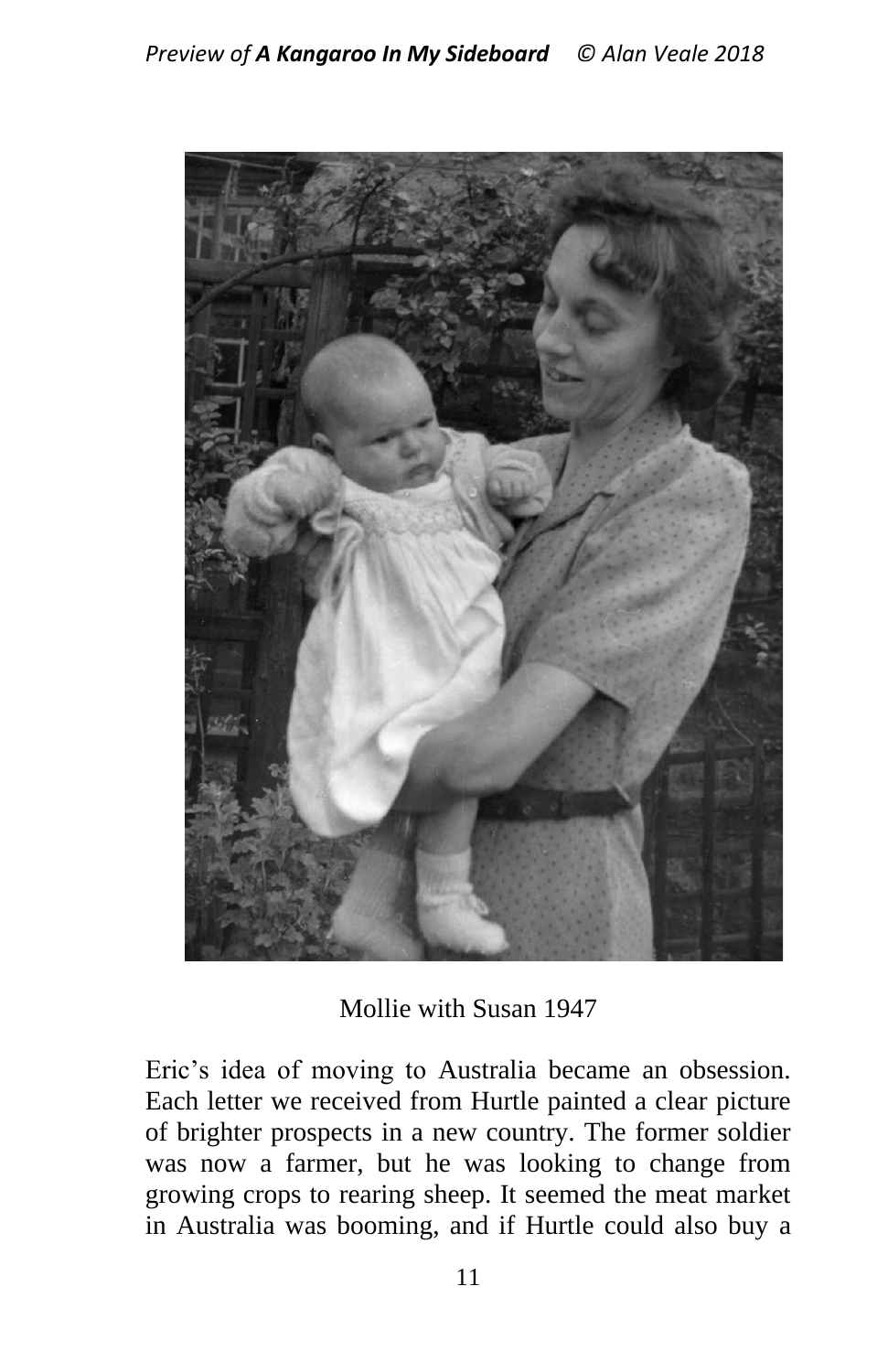butcher's shop he reckoned he would need help with the business side. I was sure it was this that had been the real reason behind Eric's decision to work with his brother-inlaw, who ran a butcher's in Chorlton.

At the shop he gained first-hand knowledge of the meagre allowance a housewife had to manage on, struggling to put protein on a plate in an economy that had been restricted for years. I laughed as he finally started to appreciate what life was like from my point of view. Not one to do anything by halves, Eric next announced he was starting a night school course in bookkeeping. He had been a regular soldier since 1935, signing up at the age of twenty one in preference to doing factory work. The army had sheltered him from the real world until a few months before Susan was born, so I couldn't blame him for looking at alternative lifestyles in another country. But convincing me this impossible dream could work for *us* was never going to be easy when I felt so strongly about my immediate family.

One Sunday we boarded a tram on our way home from church in Hulme. Eric carried Susan in his arms as I could not offer her the same degree of protection. A childhood accident had left me with a hip problem and a severe dose of tuberculosis. The result was my left leg grew shorter than my right, leaving me with a pronounced limp. Once I was seated on board Eric was able to hand Susan back to me, before drawing my attention to a poster opposite that had been left up too long after the event: *Let us Face the Future* – the rallying call from Attlee's Labour Party manifesto.

'See that?' said Eric. 'The promises we were made? We voted them in to change this country for the better. Promised us a major new health service and goodness knows what else. What have we actually got?'

There was no need for me to reply. The answer was all around us: broken fittings and peeling varnish on the wood trims inside the tram, cracked and stained leather on our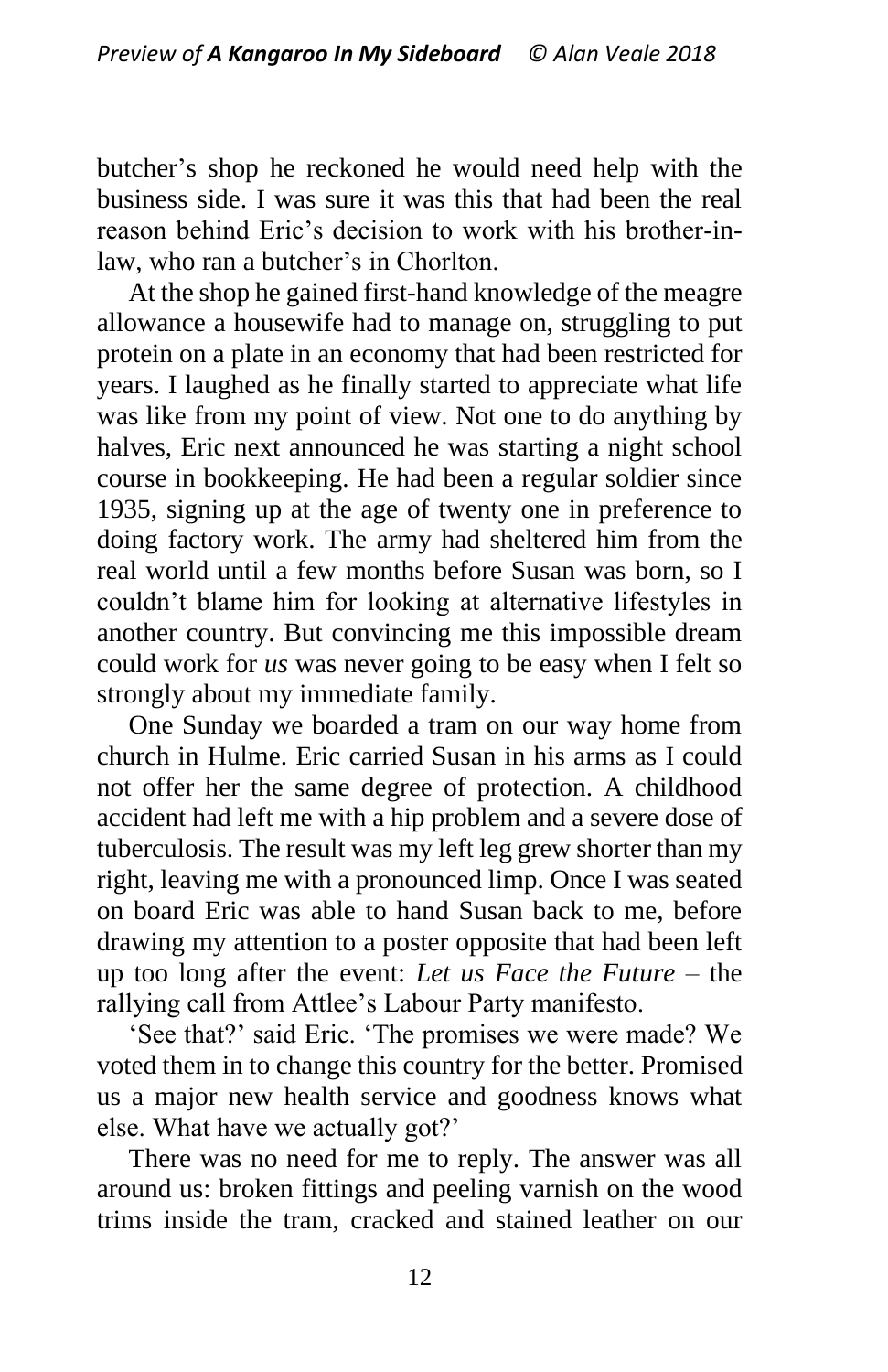bench seat. But the real evidence was etched into the faces of the other passengers – pale and drawn, eyes cast down, Sunday-best clothes patched and worn thin as their owners tried to maintain an illusion of prosperity.

Our tram lurched from one side to the other as it rounded the corner into Chorlton Road, a long metallic screech assaulting my ears as the wheels scraped the side of the rails. I clutched Susan tighter to my chest in case her little head should come into contact with the window next to me. She gave a squeal and reached a tiny hand up to try and touch the grimy surface of the glass, streaked with rusty condensation. An older woman in a matching maroon coat and hat sat opposite us, and gave me a disapproving stare as Susan made a further protest. I smiled in apology but got a blank response in return.

The war was supposed to have united us all in fighting for a common cause, but now each of us seemed preoccupied with our own private battles. All of us were struggling to get by day-to-day. Britain no longer seemed so "Great" now that the war was won.

Eric was in conversation with another passenger. The man had been with us that morning at the church service, and I remembered him saying he had recently moved to the area from somewhere near London.

'This country has been pulling together so long it's exhausted,' said the man. 'My cousin and his wife are selling up and moving to Canada. Can't say I blame them. Surely there ought to be a better life for us here after all we've been through? What price Victory, eh?'

I didn't look up, but I could sense Eric glance in my direction at the mention of Canada, and I desperately tried to think of something more positive to contribute. I used my glove to wipe a clearer patch of glass for Susan to look out at the grey city landscape. In my heart I knew the stranger had a point. Eric and I had been offered a plausible solution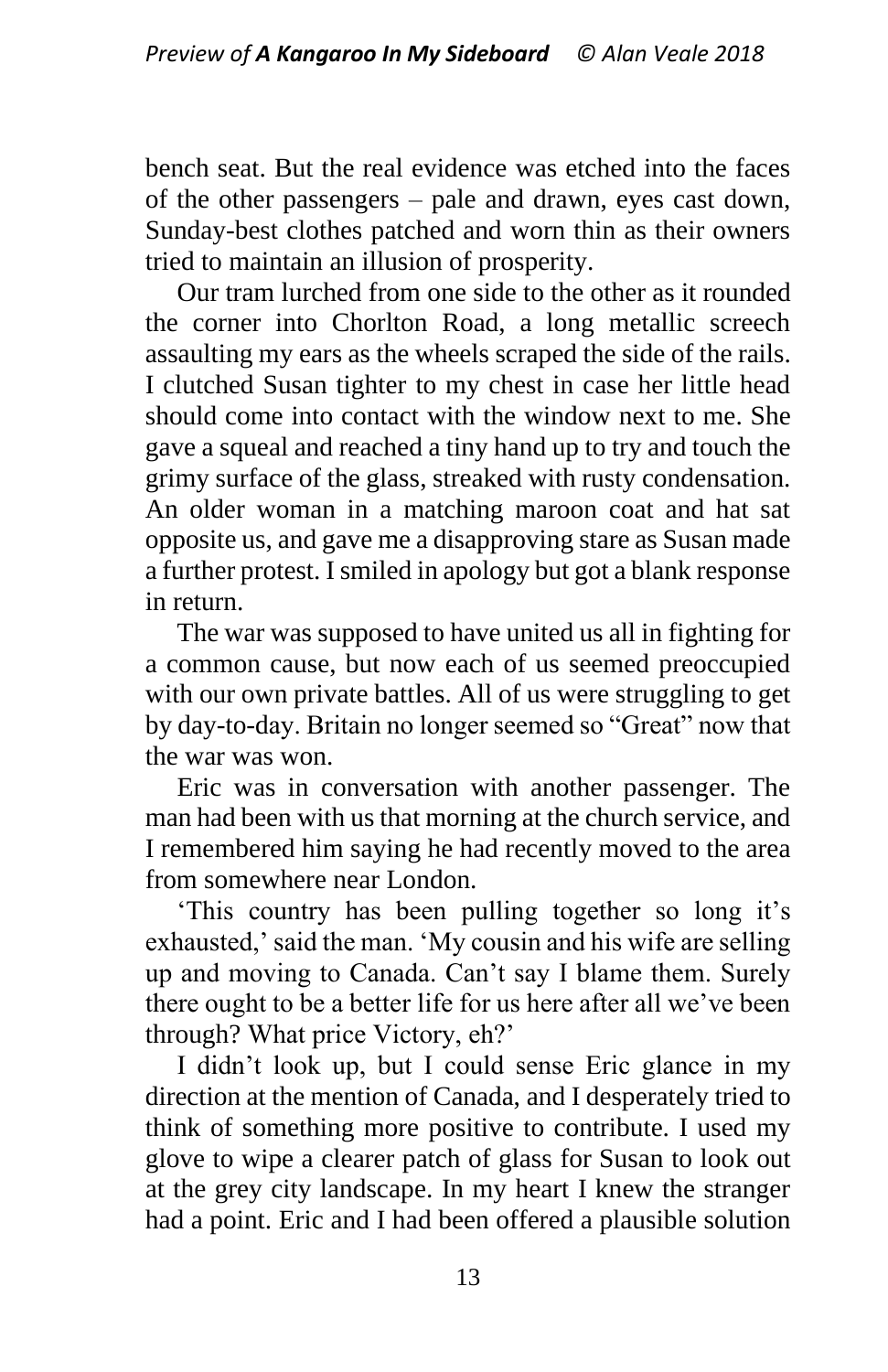and it deserved serious consideration. Perhaps I was behaving like the proverbial kangaroo with my head stuck in the sand. Or was that some other animal?



*October 1949 – on board SS Esperance Bay, past Suez*

It is the first week of October, and Australia is still nearly four weeks away. But this voyage has been like nothing I have ever experienced. Eric reminds me over ten years before he had sailed with five hundred men on a ship very similar to this, but then the home port had been Liverpool. They had taken a similar course through the Med to Port Said, and then taken a shorter journey by train to Palestine for the necessary demands of army service. Now he is able to point out some familiar landmarks to us as we enter an engineering marvel called the Suez Canal. We are almost a quarter of the way to Australia!

The deep rich colours of the sea enthral us all, passing through turquoise and emerald green to every shade of blue, all governed by the depth of the water below. We are steering a course across the Red Sea to the Arabian Sea and then on to Ceylon, before crossing the equator via the Indian Ocean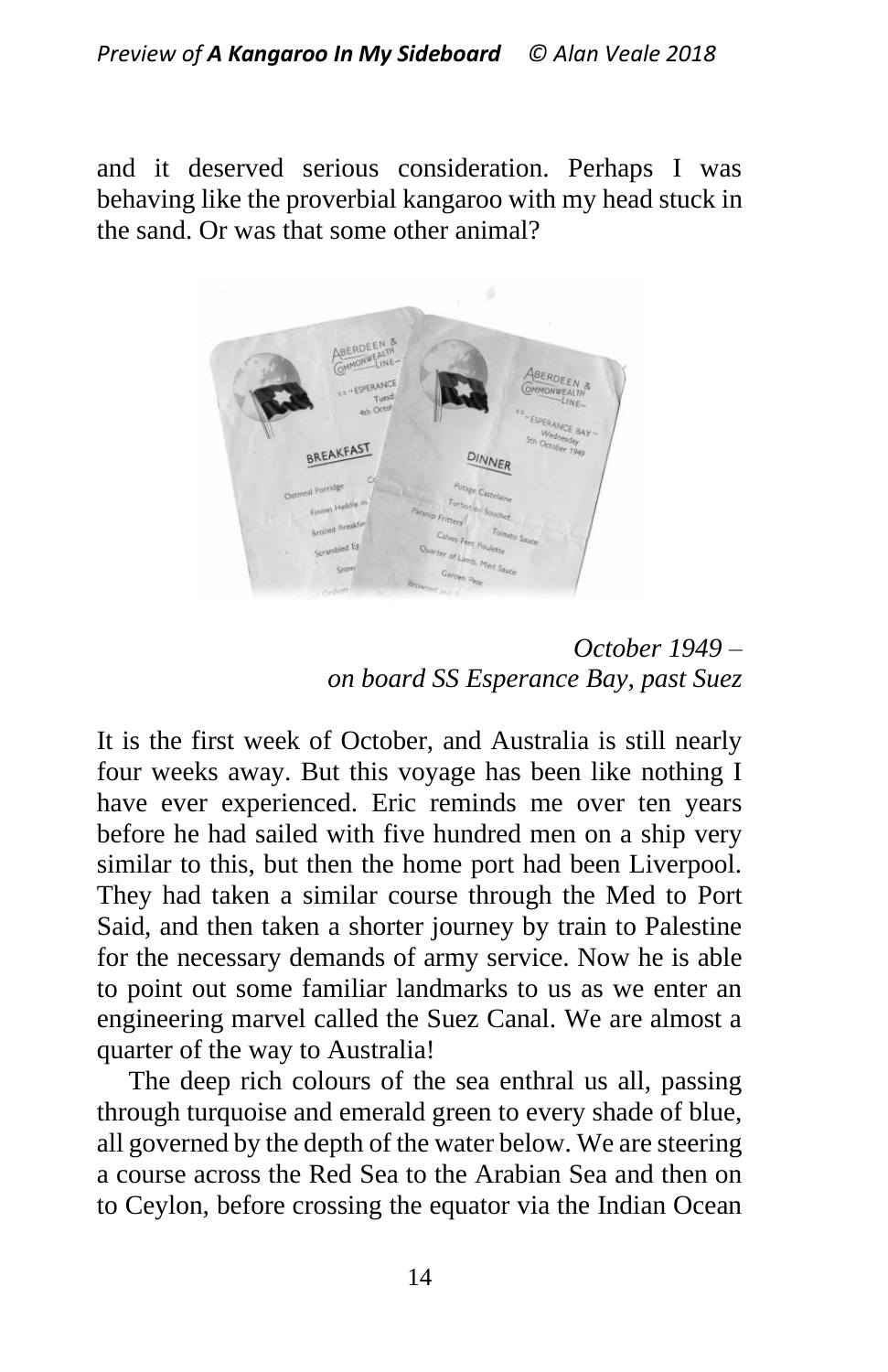to reach the western coast of Australia at Fremantle.

Eric has decided to write to his younger sister, Pat – but never considers a letter to his father. My own parents had both been so dear to me, and yet Eric's accounts of childhood are very different to mine. He had been close to his mother, who died suddenly while he was serving overseas, and Pat had only been ten when he left. But he has two brothers and another sister, all now married and with their own children. That doesn't seem so very different to my own background, but then Eric explains it to me in a simple way: 'Your family hugs a lot. Mine just shake hands'.

Now we have a little family of our own, all of us clinging to the ship's rail, and delighting in the experience of warm wind peppered with sea spray. I squeal with delight as I catch sight of a porpoise leaping out of the water just yards from the ship. I haven't felt so happy since our wedding day.

It is very much like a holiday, but one we have never known before. There are so many goods available to us on board – without limit and at cheaper prices – that it immediately puts a brighter gloss on the whole adventure. The gloom of ration-infested Britain is becoming a distant memory. Not only do we not have to pay for, plan or prepare our meals – we have them put in front of us! We can also eat together as a family, and Eric can have a smoke afterwards if he wants, joining other male passengers in the lee of the dining saloon while I and the other mothers take our children off to bed.

The further we travel the higher rises the temperature. After two weeks, as *Esperance Bay* reaches Aden on the Arabian Coast, peaches in jelly and ice cream with wafers are more than welcome in the stifling heat. Despite it all, I still have thoughts of "home", and keep my promise to write to Elsie and Alan: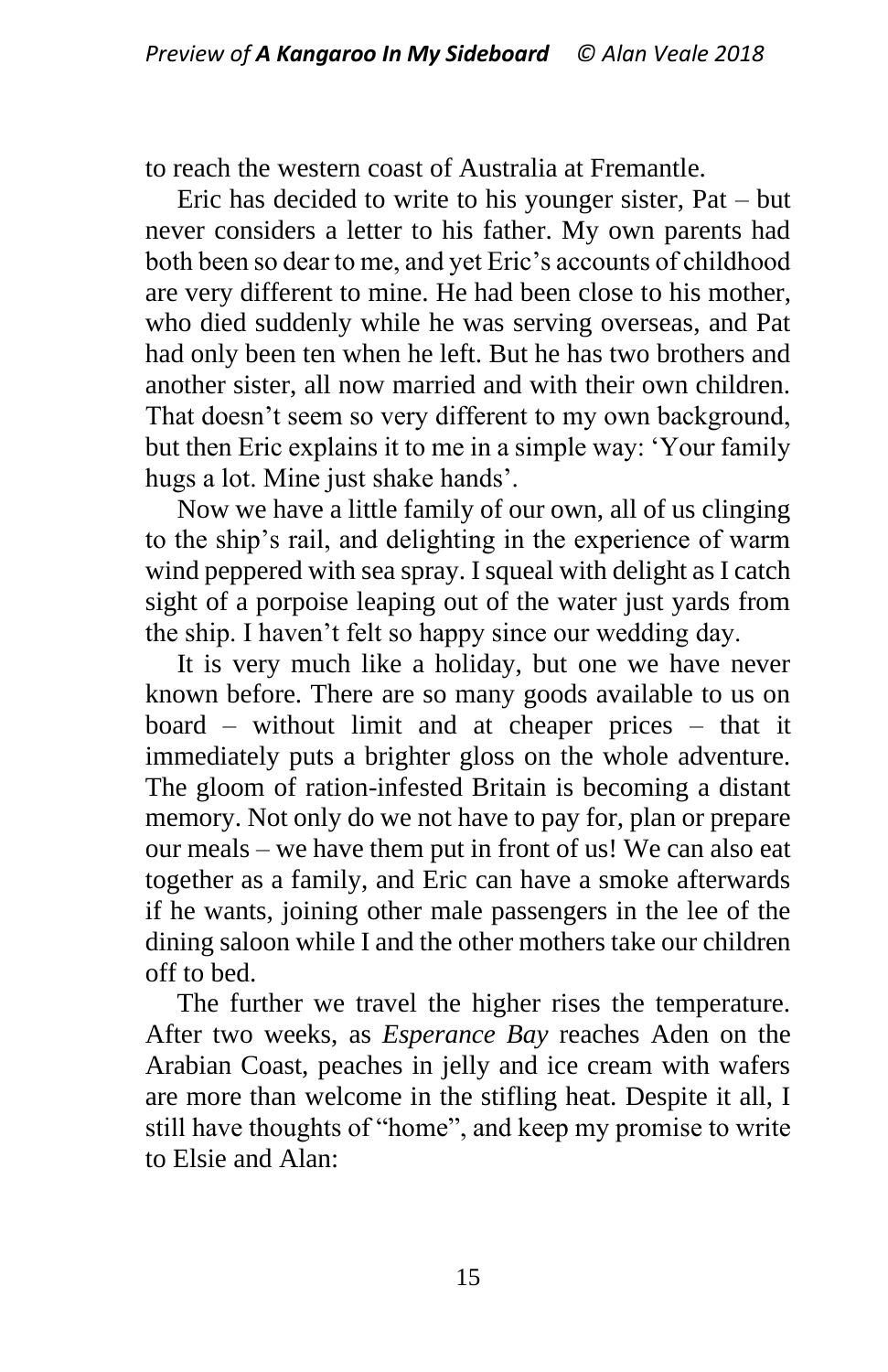*In the Arabian Sea, Sat Oct 15th /49*

### *My dear Elsie & Alan,*

*I don't know just where we are at the moment, nor the exact date and am only just beginning to care! The Red Sea seems to have taken all the use out of me. It is cooler now but below decks all the heat seems to be stored up and then of course we are still in the tropics. We went ashore at Aden on Thursday – it was fairly cool in the shade and we enjoyed a wander down the main street looking in the shops. Some of the shops were quite nice and had some lovely things for sale. Eric bought a white silk shirt for 10/- and pyjamas, also white silk, for £1. They seemed to cater for men mostly, as apart from women off the ships, I didn't see any others. There were a lot of beggars, and cheeky little Arab boys. We went in a cafe for iced drinks and suddenly found two little lads cleaning the men's shoes under the table. Eric pushed one off and then we found him attacking Susan's* – *she wasn't protesting either! She was very good and came all round with us holding tight to my hand, not saying much except when she saw one or two camels and goats. Aden is very hot, dusty with barren looking hills. They haven't had any rain since 1941.* 

*The ship took in drinking water. It's terrible stuff because it's treated with chlorine. We are all hoping there will be fresh supplies at Colombo, which we should reach on the 19th. I seem to have been on this ship two months instead of just over two weeks and still three weeks to go. Susan doesn't eat any better. She has had two or three stewards round each threatening, and then when they've gone she says* "He's a nice man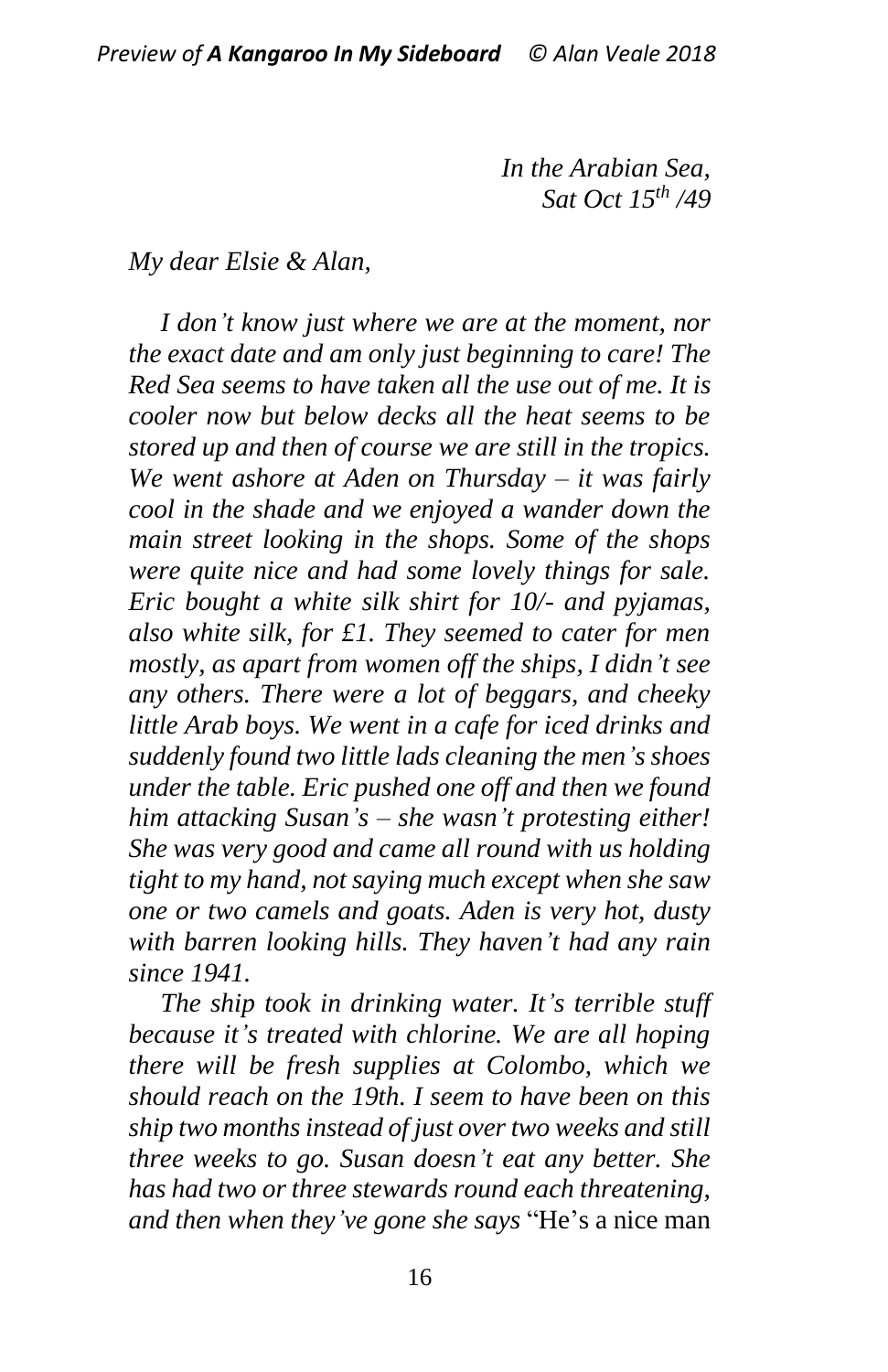isn't he mummy?" *There is a fancy dress party for the kiddies on Tuesday. We are racking our brains what we can do for the imp. At tea time today the steward rashly told the kiddies there would be large balloons for them at the party. So Susan instantly said* "I want a wellow one" *and demanded it forthwith. I asked her tonight* "I wonder what Auntie Elsie and Uncle Alan are doing?" *and she said* "I think they're crying"*. So I said* "Why?" *and she answered* "I think they want to see Suey"*. So I said* "We'll have to go and see them one day" *and she said* "Yes, we'll go on the bus!!" *Oh dear, I only wish we could.*

*If you leave Knutsford Avenue I wonder if you would put that plant which grew from my wedding bouquet on mother and father's grave. I should like to think of it there. Susan loves the swimming pool. It is lowered for the children for an hour, and Eric takes her in. She doesn't mind the water coming right up to her shoulders now. All three of us slept out under the stars on Tuesday. In the morning we were covered in smuts from the funnel. We are about three hours ahead of your time now so each time I think of you, I have to remember that. I do hope you are both well and that we didn't leave you too much clearing up. It looked dreadful to me. Please give my love to all at Zion, and very much love to both of you.*

*Mollie*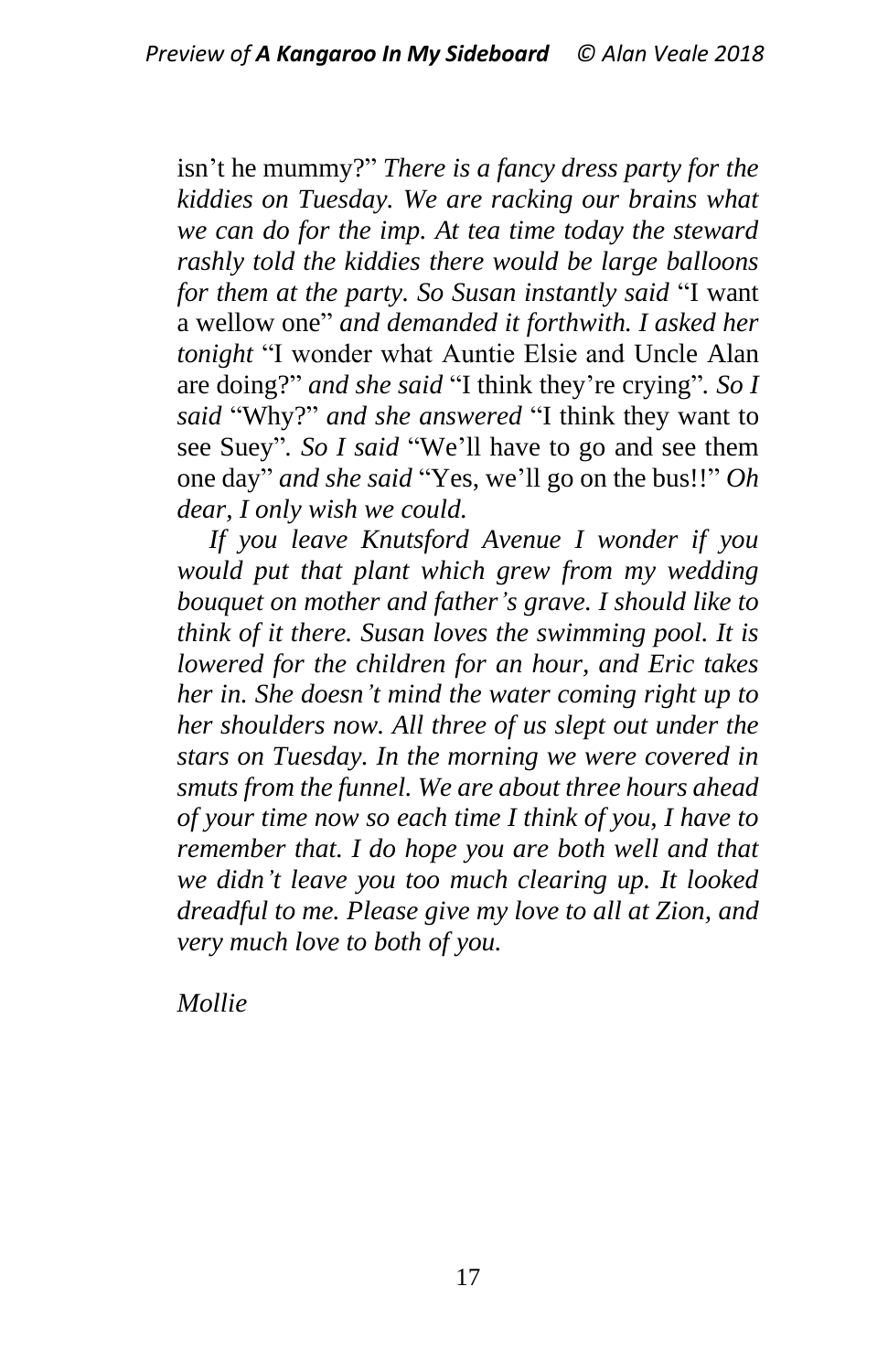

On board *Esperance Bay* (Mollie on RHS)

Eric finishes reading and passes the single sheet of paper back to me on the other side of the table. 'Very good. You

write a lovely letter. It's a shame about the ink.'

I glance up from looking in my bag for the envelope I prepared earlier. 'It kept drying up with the heat, I think. What time is it?'

'Nearly ten past nine.'

'Phew!' I fan myself with the envelope and grin at him. 'Gone nine o' clock at night and still so hot out here! I hope the kiddies can sleep.'

Eric smiles. 'She's a nice lady, Mrs Solomons. And Rachel. She and Sue get on very well. They'll probably talk themselves to sleep.'

'Or Mrs Solomons! It's good of her to give us some peace though. I'll miss her once we get to Fremantle.' I look up as a steward approaches our table. 'Eric? Could I have another gin and lime?'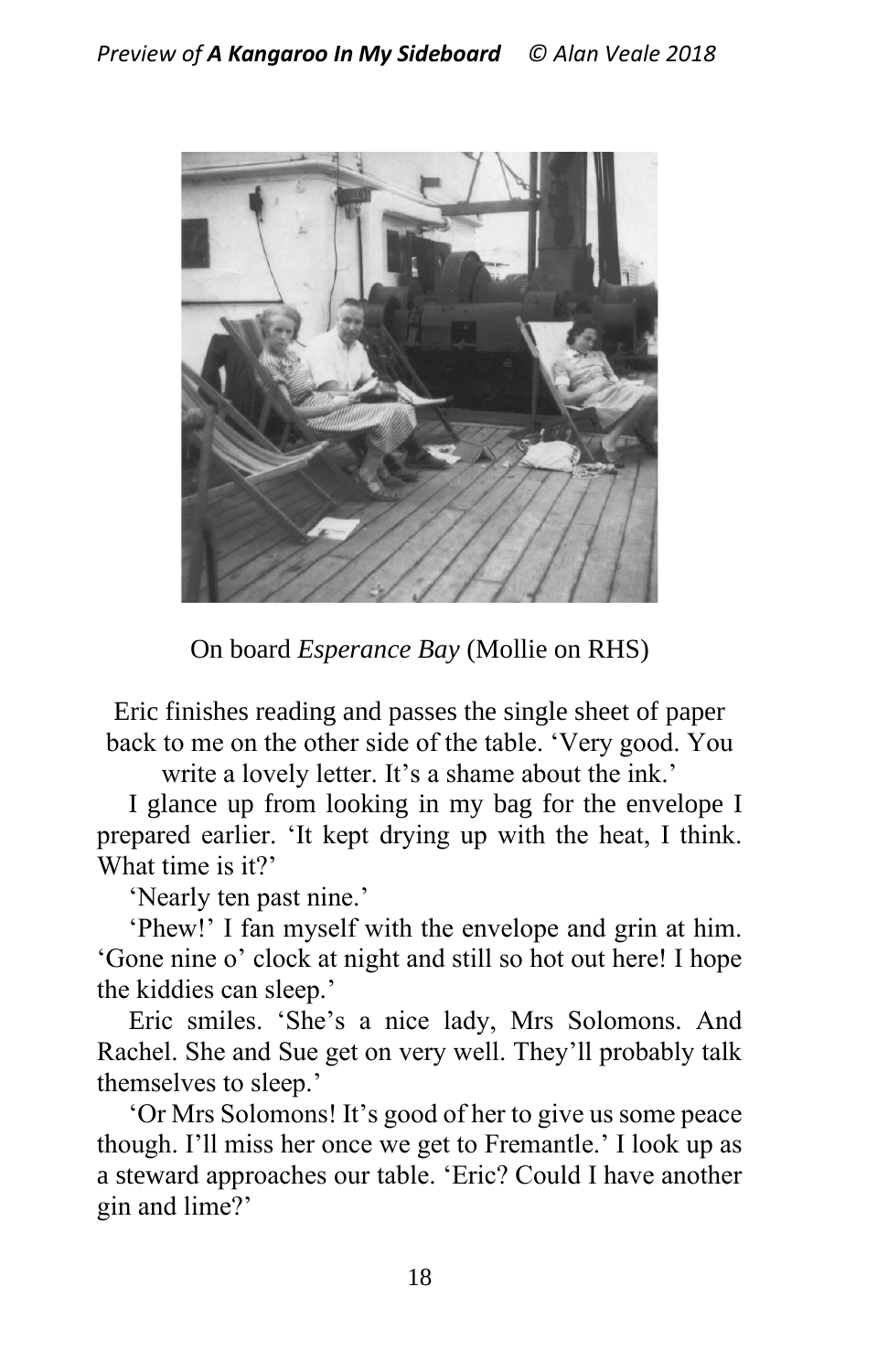We are sat in the corner of the writing room I had claimed for my own. Eric orders the drinks and gives the steward a ten shilling note, then turns back to me with a wink.

'Depraved woman!'

'Hey! Be careful Eric – I could get used to this. There's still time... Was I right about it being nearly two weeks?'

'Well, it's the fifteenth of October now, and we sailed on the twenty-ninth, so yes – we've had just over sixteen days, and...' he does some mental arithmetic. '...If we keep to schedule we have another three weeks before Adelaide.'

'Gosh! Not even halfway yet.'

We sit quietly for a moment, and then a thought crosses my mind that I just can't shift. I am about to voice my concerns when Eric distracts me with an observation of his own.

'Have you noticed something?'

'What?'

'My asthma. It's gone!'

I stare at him for a moment, trying to recall when I last saw my husband doubled over with the effort of coughing while gasping for breath. He reminds me it had been while carrying our luggage into the cabins on that first day. Over two weeks have passed without incident, and that is the longest asthma-free period either of us can remember since before he was demobbed.

The steward arrives with our drinks before I can reply. 'Oh, thank you. Eric, that's marvellous! What do you think caused it?'

Eric takes the proffered change and places a sixpence tip on the steward's tray. 'Thanks, Sam.' He smiles as he puts the remaining coins back in his wallet. 'The sea air, I should think. We've had plenty of it, after all, and I don't think it matters whether it's humid or not. It's just so much purer than we have at... than we had back in England.'

'But what happens when we get to Australia? What if you